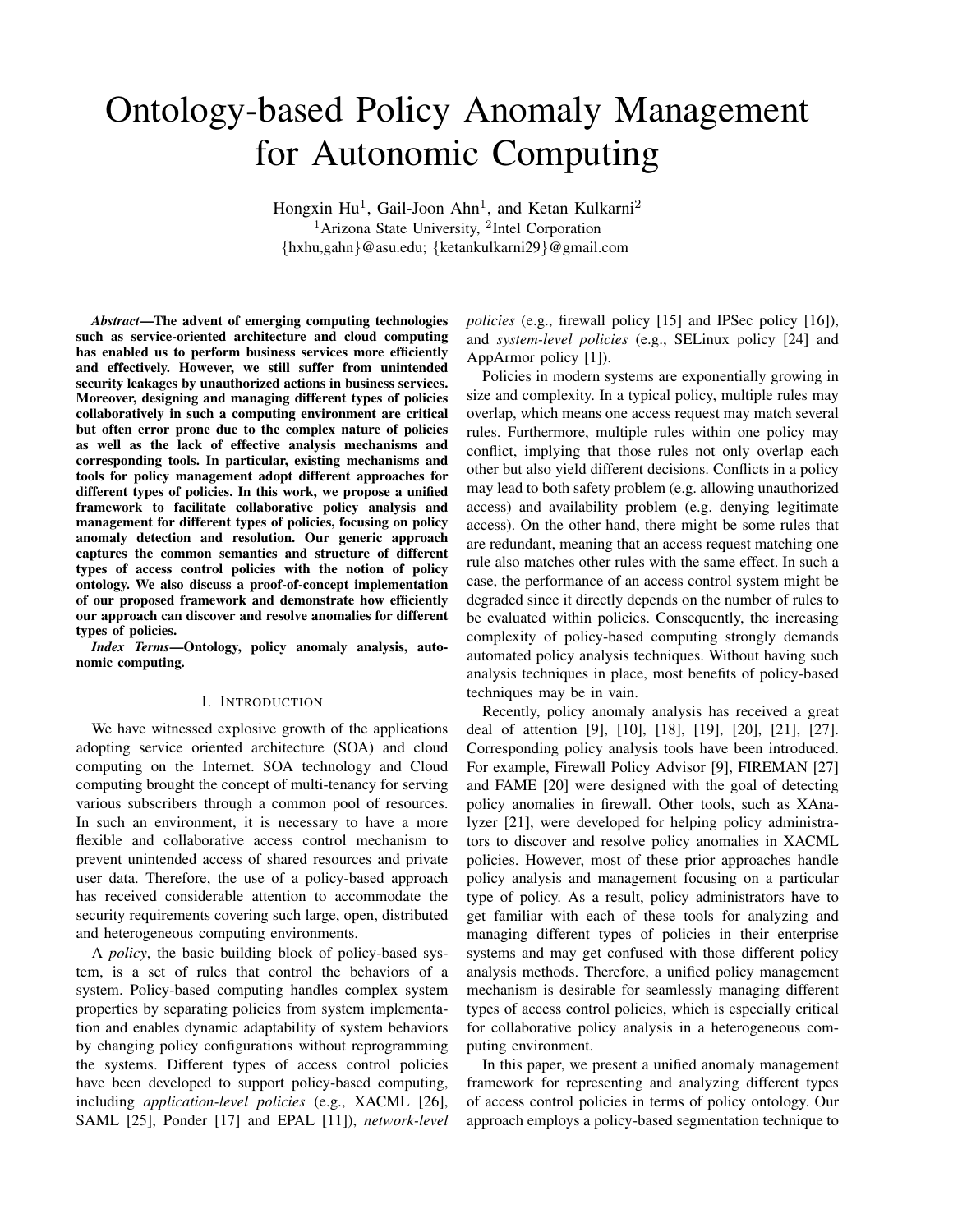facilitate not only more accurate anomaly detection but also effective anomaly resolution. Furthermore, we implement a proof-of-concept tool based on our proposed framework. To evaluate the practicality of our approach, our experiments deal with a set of firewall and XACML policies.

The rest of this paper is organized as follows. Section II overviews policy anomalies in both firewall and XACML policies. We describe our generic ontology-based anomaly management framework in Section III. In Section IV, we discuss the implementation of our tool and the evaluation of our approach. Section V overviews the related work and we conclude this paper in Section VI.

# II. BACKGROUND

In this section, we overview policy anomalies in two typical kinds of access control policies, firewall policy and XACML policy, which are used to demonstrate our approach in this paper.

# *A. Anomalies in Firewall Policies*

Firewalls are a widely deployed security mechanism to ensure the security of private networks in most businesses and institutions. The effectiveness of security protection provided by a firewall mainly depends on the quality of policy configured in the firewall. A firewall policy consists of a sequence of rules that define the actions performed on packets that satisfy certain conditions. The rules are specified in the form of *⟨condition*, *action⟩*. A *condition* in a rule is composed of a set of fields to identify a certain type of packets matched by this rule. Table I shows an example of a firewall policy, which includes five firewall rules  $r_1$ ,  $r_2$ ,  $r_3$ ,  $r_4$  and  $r_5$ . Note that the symbol "\*" utilized in firewall rules denotes a domain range. For instance, a single "\*" appearing in the IP address field represents an IP address range from 0.0.0.0 to 255.255.255.255.

We articulate firewall policy anomalies based on following classification:

- **Conflict**: One rule is conflicting with other rules, if a rule overlaps with others but defines a different action. In this case, the packets matched by the overlap of those rules may be permitted by one rule, but denied by others. In Table I,  $r_2$  correlates with  $r_5$ , and all UDP packets coming from any port of 10.1.1.\* to the port 53 of 172.32.1.\* match the intersection of these rules. Since  $r_2$  is a preceding rule of  $r_5$ , every packet within the intersection of these rules is denied by *r*2. However, if their positions are swapped, the same packets will be allowed.
- *•* Redundancy: A rule is redundant if there is another same or more general rule available that has the same effect. For example,  $r_1$  is redundant with respect to *r*<sup>2</sup> in Table I, since all UDP packets coming from any port of 10.1.2.\* to the port 53 of 172.32.1.\* matched with  $r_1$  can match  $r_2$  as well with the same action.

```
1<PolicySet PolicySetId="PS1" PolicyCombiningAlgId="First-Applicable">
 \overline{2}<Target/>
 3
      <Policy PolicyId="P1" RuleCombiningAlgId="Deny-Overrides">
 \overline{4}<Target/>
 5
        <Rule RuleId="r<sub>1</sub>" Effect="Deny'>
 \frac{6}{7}<Target>
            <Subjects><Subject>
                                     Designer
                                                </Subject>
 8
                      <Subject>
                                     Tester
                                                </Subject></Subjects>
 \mathbf{Q}<Resources><Resource>
                                     Codes
                                                </Resource></Resources>
10
            <Actions><Action>
                                     Change
                                                </Action></Actions>
11
          </Target>
12
       </Rule>
13<Rule RuleId="r2" Effect="Permit">
14
          <Target>
15
            <Subiects><Subiect>
                                     Designer </Subject>
16
                       <Subject>
                                     Developer </Subject></Subjects>
17
            <Resources><Resource> Reports
                                                 </Resource>
                                                 </Resource></Resources>
18
                         <Resource> Codes
19
            <Actions><Action>
                                     Read
                                                </Action>
20\,Change
                                                </Action></Actions>
                      <Action>
{\bf 21}</Target>
22<Condition>
                           8:00 ≤ Time ≤ 17:00
                                                   </Condition>
23
       </Rule>
\frac{24}{25}<Rule RuleId="r<sub>3</sub>" Effect="Deny'>
          <Target>
26
            <Subjects><Subject>
                                     Designer
                                                </Subject></Subjects>
27
            <Resources><Resource> Reports
                                                 </Resource>
28
                         <Resource> Codes
                                                 </Resource></Resources>
29
            <Actions><Action>
                                     Change
                                                 </Action></Actions>
30
          </Target>
31
          <Condition>
                           12:00 ≤ Time ≤ 13:00
                                                   </Condition>
       </Rule>
32
      </Policy>
33
      <Policy PolicyId="P2" RuleCombiningAlgId="Permit-Overrides">
34
35
        <Target/>
        <Rule RuleId="r4" Effect="Deny">
36
37
          <Target>
38
            <Subjects><Subject>
                                     Developer</Subject></Subjects>
39
                                               </Resource></Resources>
            <Resources><Resource> Reports
40
            <Actions><Action>
                                     Change
                                               </Action></Actions>
41
          </Target>
42
       </Rule>
       <Rule RuleId="r<sub>5</sub>" Effect="Permit">
43
44
          <Target>
45
            <Subject
                       <Subject>
                                     Manager
                                                 </Subject>
                       <Subject>
                                     Designer
                                                </Subject></Subjects>
46
47
            <Resources><Resource> Reports
                                                 </Resource>
                         <Resource> Codes
                                                 </Resource></Resources>
48
49
            <Actions><Action>
                                     Change
                                                 </Action></Actions>
50
          </Target>
51
       </Rule>
     </Policy>
52
53</PolicySet>
```
Fig. 1. An example XACML policy.

## *B. Anomalies in XACML Policies*

XACML has become the *de facto* standard for describing access control policies and offers a large set of built-in functions, data types, combining algorithms, and standard profiles for defining application-specific features. Figure 1 shows an example XACML policy. The root policy set  $PS<sub>1</sub>$  contains two policies,  $P<sub>1</sub>$  and  $P<sub>2</sub>$ , which are combined using *First-Applicable* combining algorithm. The policy *P*<sup>1</sup> has three rules,  $r_1$ ,  $r_2$  and  $r_3$ , and its rule combining algorithm is *Deny-Overrides*. The policy *P*<sup>2</sup> includes two rules *r*<sup>4</sup> and *r*<sup>5</sup> with *Deny-Overrides* combining algorithm. In this example, there are four subjects: *Manager*, *Designer*, *Developer* and *Tester*; two resources: *Reports* and *Codes*; and two actions: *Read* and *Change*. Note that both  $r_2$  and *r*<sup>3</sup> define conditions over the *Time* attribute.

An XACML policy may contain both policy components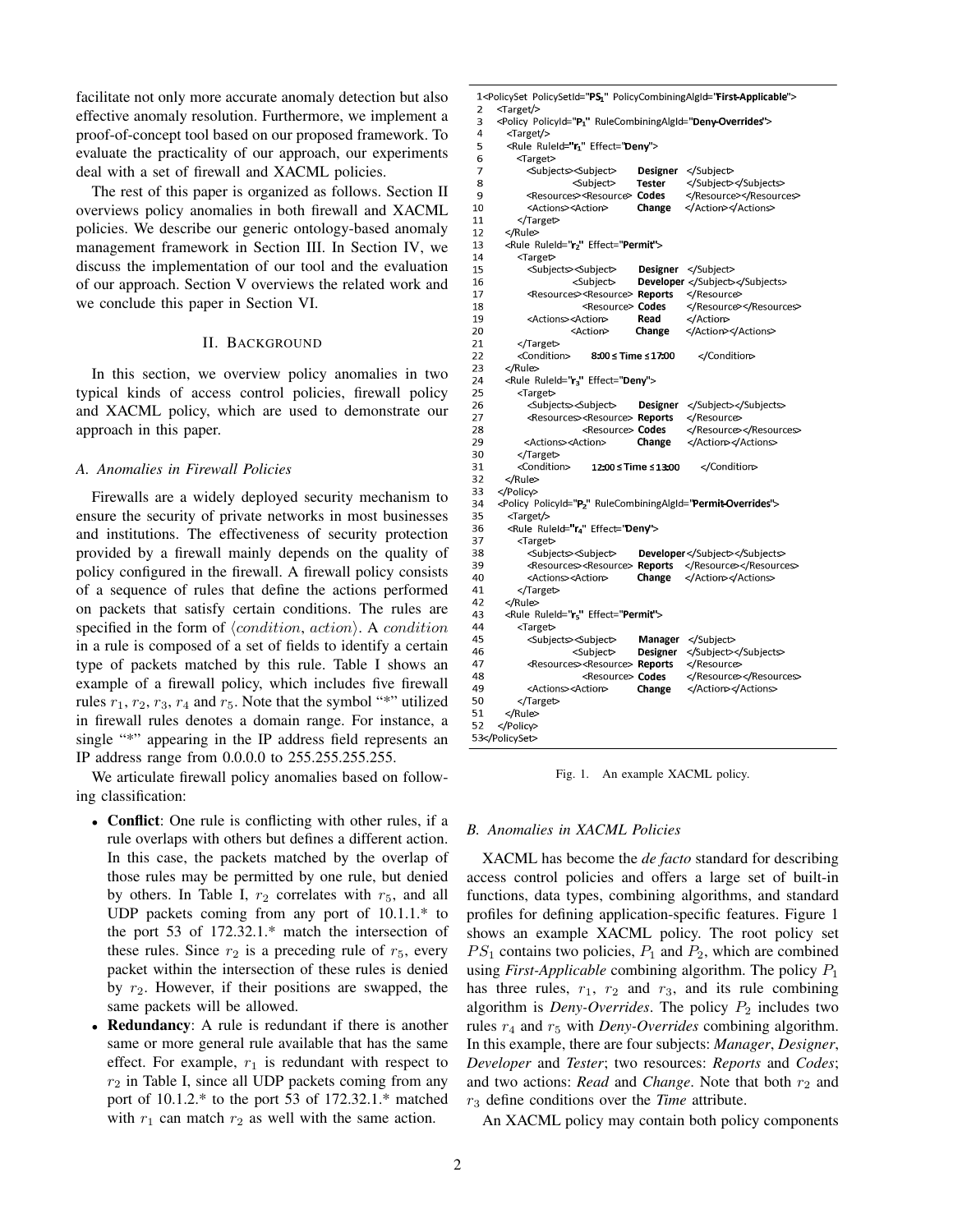TABLE I AN EXAMPLE FIREWALL POLICY.

| Order | Rule           | Protocol | Source IP  | Source Port | Destination IP         | <b>Destination Port</b> | Action |
|-------|----------------|----------|------------|-------------|------------------------|-------------------------|--------|
|       | r <sub>1</sub> | UDP      | $10.1.2.*$ | ж.          | $172.32.1*$            | 53                      | deny   |
|       | $r_2$          | UDP      | $10.1.*.*$ | *           | $172.32.1*$            | 53                      | deny   |
|       | $r_3$          | TCP      | $10.1.*.*$ | *           | $192.168$ <sup>*</sup> | 25                      | allow  |
|       | $r_4$          | TCP      | $10.1.1.*$ | *           | 192.168.1.*            | 25                      | deny   |
|       | $r_5$          | *        | $10.1.1.*$ | ×           | ×                      | *                       | allow  |

and policy set components. Often, a rule anomaly occurs in a policy component, which consists of a sequence of rules. On the other hand, a policy set component consists of a set of policies or other policy sets, thus anomalies may also arise among policies or policy sets.

- *•* Anomalies at Policy Level: A rule is *conflicting* with other rules, if this rule overlaps with others but defines a different effect. For example, the *deny* rule  $r_1$  is in conflict with the *permit* rule  $r_2$  in Figure 1 because rule *r*<sup>2</sup> allows the access requests from a designer to change codes in the time interval [8:00, 17:00], which are supposed to be denied by  $r_1$ ; and a rule is *redundant* if there is other same or more general rules available that have the same effect. For instance, if we change the effect of  $r_2$  to *Deny*,  $r_3$  becomes redundant since  $r_2$  will also deny a designer to change reports or codes in the time interval [12:00, 13:00].
- *•* Anomalies at Policy Set Level: Anomalies may also occur across policies or policy sets in an XACML policy. For example, considering two policy components  $P_1$  and  $P_2$  of the policy set  $PS_1$  in Figure 1,  $P_1$  is *conflicting* with  $P_2$ , because  $P_1$  permits the access requests that a developer changes reports in the time interval [8:00, 17:00], but which are denied by  $P_2$ . On the other hand,  $P_1$  denies the requests allowing a designer to change reports or codes in the time interval [12:00, 13:00], which are permitted by  $P_2$ . Supposing the effect of  $r_2$  is changed to *Deny* and the condition of  $r_2$  is removed,  $r_4$  is turned to be *redundant* with respect to  $r_2$ , even though  $r_2$  and  $r_4$  are placed in different policies  $P_1$  and  $P_2$ , respectively.

# III. ONTOLOGY-BASED ANOMALY MANAGEMENT FRAMEWORK

Our ontology-based policy anomaly management framework is composed of three core functionalities: *policy ontology extraction*, *policy ontology population* and *policy anomaly analysis*, as depicted in Figure 2. First, the general policy domain concepts, policy structure and semantics are captured from diverse access control policies for the construction of a policy ontology. Then, the generated policy ontology can be employed by different types of access control policies to populate corresponding policy ontology instances, which are in turn utilized by a unified policy analysis mechanism adopting a policy-based segmentation technique to facilitate effective anomaly detection and resolution.



Fig. 2. Ontology-based policy anomaly management framework.

# *A. Policy Ontology Extraction*

Generic access control policy representation enables the policy analysis and management mechanisms to be independent of different types of access control policies. We examined a variety of existing access control policies, and observed that following characteristics should be extracted to capture a generic policy representation for building our policy ontology.

- *• Policy Domain Concepts*: Policy domain concepts can be considered as the terms that are generally used to describe the access control policies.
- *• Policy Structure*: Policy structure depicts how policy components are arranged within policies.
- *• Policy Semantics*: Policy semantics represent the relationships among policy components and also describe the behaviors of policies.

In order to achieve a uniform policy analysis and management, generic policy representation should successfully capture above characteristics from different types of policies. Then, the generated policy ontology can be reused by different types of policies for policy analysis. However, the policy ontology may need further refinement whenever changes are made to the existing policy specifications or a new type of policy is considered in our generic policy management.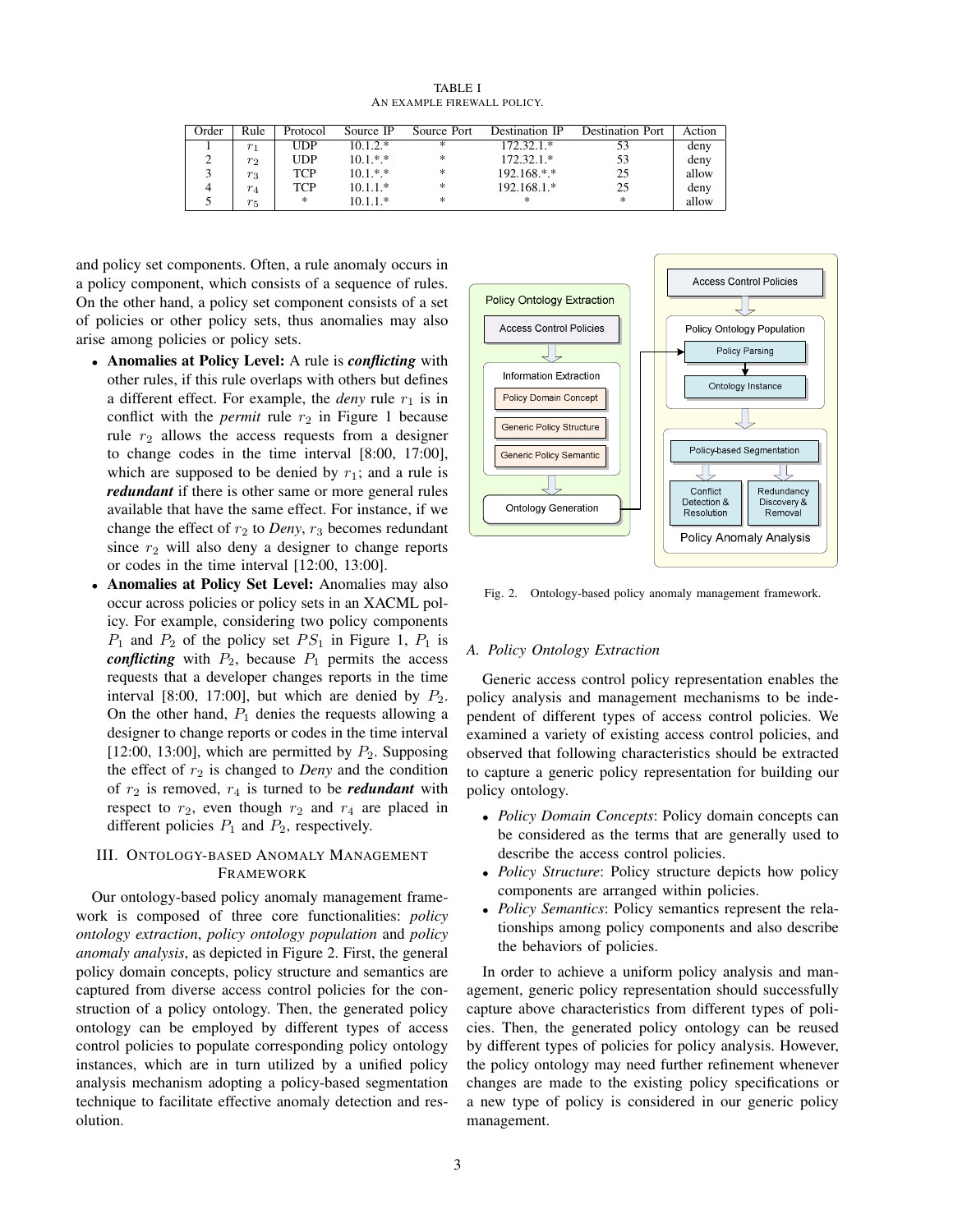*1) Capturing Policy Domain Concepts:* Capturing access control policy domain concepts can be considered as the first step towards the capturing generic policy representation. We analyzed the specifications of several typical access control policies and enlisted the terms used for specifying those policies. After that, we classified these terms from different types of policies under common classes that can be treated as access control policy domain concepts. For example, we first enlisted terms such as rule, policy, policy set, access control list, subject, action, resource, effect, combining algorithm, conflict resolution strategy and so on from different policies. Then, we classified them under common concepts, such as Policy, Policy Group, PolicyRule. To give an example of our classification process, consider XACML has a notion of *combining algorithm*, which indicates the behavior of a policy in case of conflicts. However, firewall policy utilizes a *First-Match strategy* for conflict resolution. Both of them can be classified into one class *Meta-Policy*.

*2) Capturing Generic Policy Structure:* We examined the structures of different access control policies. For example, XACML policy structure has the notion of *<Rule>, <Policy> and <PolicySet>*. PolicySet is the container for other policies as well as policy sets. Policy defines the list of rules. Considering other access control policy such as firewall policy, it has the concept of *Access Control List (ACL)*, which includes a list of firewall rules. A typical firewall policy may contain a number of ACLs. Thus, each ACL in a firewall policy is similar to the *policy* node containing a group of rules, and a firewall policy can be also treated as a group of *policy* nodes.



Fig. 3. Generic access control policy structure.

Based on our observation and examination of different types of policy specifications, we construct a generic access control policy structure. An access control policy defines what activities a member of the *subject* domain can perform on a set of objects in the *Resource* domain. The basic node or unit for defining a policy is *Policy Rule*. These rules either permit or deny access to the resource objects and hence can be classified into two types: *Positive Rule* and *Negative Rule*, respectively. Rules that are applicable to the same subject or resource objects can be arranged into a *Policy* node as a *Rule List*. Each *Policy* node may have meta-policies associated with it, which specify the policy behaviors with respect to the rule conflicts. For example, conflict resolution strategy specified for policy node defines the behavior of a policy in case of conflict. Multiple related policies can be grouped together to generate a composite Policy Group. For example, policies related to the same department or same application may be grouped together for policy organization and management. A policy group may also have meta-policies associated with it. Access control policy might contain *Policy* as root node or it might have a hierarchical structure where root node is *Policy Group* containing other policies or policy groups. Figure 3 depicts a generic structure of access control policy.

*3) Capturing Generic Policy Semantics:* Access control policies are defined in terms of the policy attributes. Attributes are named values of known items and are characteristics of the *Subject*, *Resource* and *Action*, in which the access requests are made. Rules in an access control policy are defined based on these attributes. A general semantic of a rule in an access control policy can be described as *which subject(s) has access to which resource(s) and with what action(s) (permit or deny)?* Thus, a high-level semantic of access control policies is typically based on the policy rule expressed in terms of attributes of *Subject*, *Resource*, *Action* and *Effect*. Moreover, rules may have conditions that need to be satisfied for making access decisions.

To capture the high-level semantics mentioned above in generic policy representation, we need to identify attributes of items, *Subject*, *Resource*, *Action* and *Effect* from different types of policies. In addition, we need to identify more attributes considering other items, such as *condition* and *conflict resolution strategy*, for comprehensive policy representation.

For example, considering a rule  $r_2$  from the example XACML policy in Figure 1, we can easily extract following attributes based on identified items:

Subject – *Designer, Developer* Resource – *Reports, Codes* Action – *Read, Change* Condition – *Time between 8:00 AM to 5:00 PM* Effect – *Permit*

Then, regarding a rule  $r_4$  in the example firewall policy in Table I, we can identify rule attributes as follows:

Subject – *10.1.1.\*: \** Resource – *192.186.1.\*: 25* Action – *Access (default action)* Condition – *(Protocol == UDP)* Effect – *Deny*

In addition to the above rule level semantics, a policy may also specify attributes such as *conflict resolution strategy* which defines the behavior of a policy in case of conflicts. For example, XACML defines four different *combining algorithms*: *Deny-Overrides*, *Permit-Overrides*, *First-Applicable* and *Only-One-Applicable*, while firewall policy uses a default *First-Match* strategy. Those specific attributes should be additionally identified and associated with proper policy structure components such as *Policy* or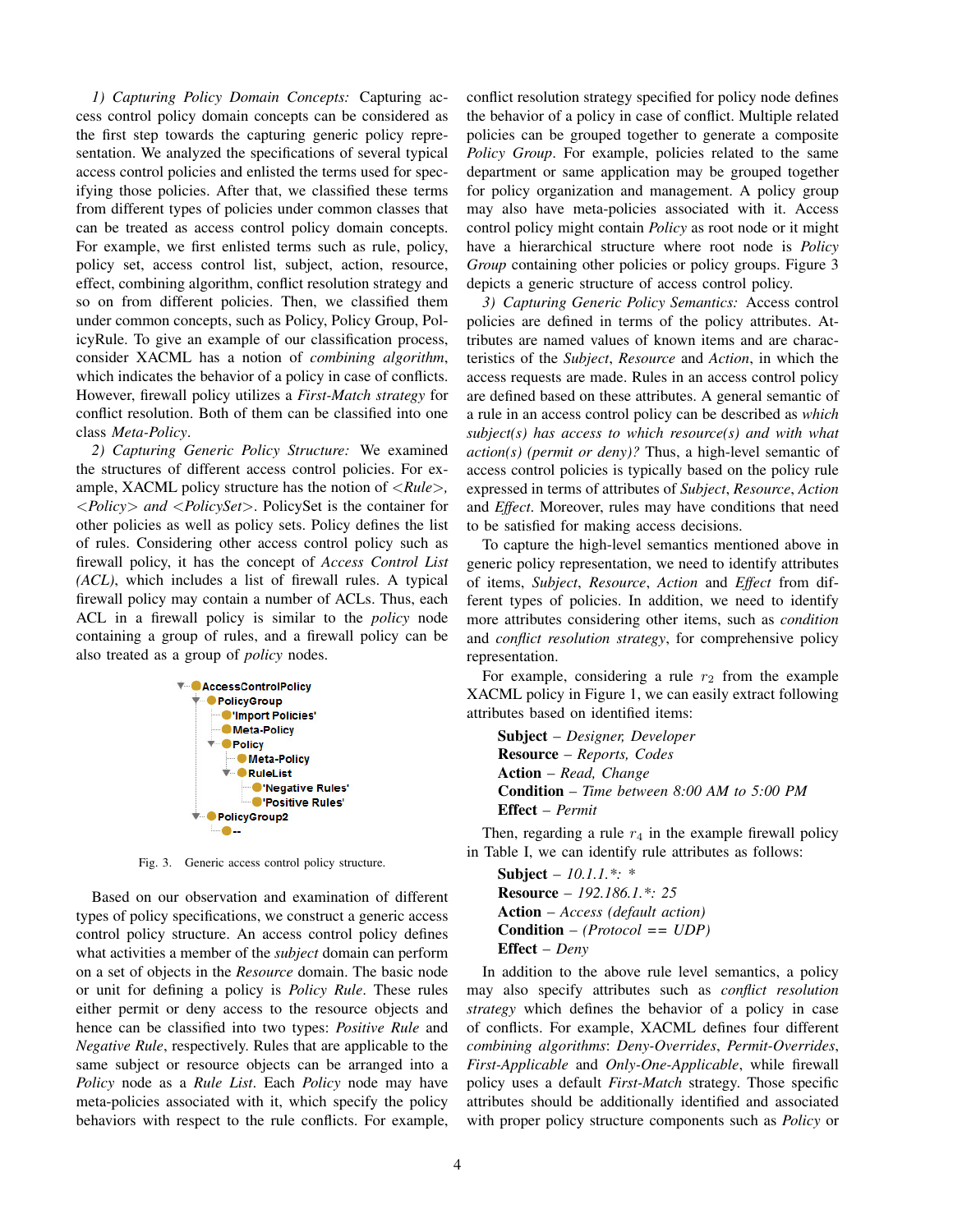

Fig. 4. Policy ontology and instance.

*Policy Group* node for generic policy representation.

*4) Policy Ontology Generation:* A generic representation of policy requires to identify the domain concepts, policy structure and semantics shared by different types of policies. We discussed the process of capturing these characteristics previously. Then, a uniform format or template is needed to store the generic information about policy domain concepts, structure and semantics effectively and accurately, so that the identified information is reusable for different kinds of policies based on a generic policy analysis mechanism. To this end, we adopt a method of modeling the policy domain using *ontology*

*Ontology* is a formal representation of knowledge as a set of concepts within a particular domain and relationships between those concepts. It provides us the shared vocabulary for modeling a domain, which includes the types of concepts in the domain, their properties and relationships. Creating access control policy ontology enables us to model the access control policy domain by defining its vocabulary, objects and their relations along with the properties. Policy ontology which represents shared domain knowledge provides us a template which can be instantiated with the information extracted from different types of access control policies to enable a generic policy representation for policy analysis.

Figure 4(a) shows a generic ontology created for the access control policy domain. We utilize the policy domain concepts, structure and semantics capetured from a variety of policy specifications to generate this policy ontology. Web Ontology Language (OWL) [4], which represents the family of knowledge representation languages for authoring an ontology, is adopted to represent our policy ontology. To create the policy ontology using OWL, we use protege tool [5].

OWL allows us to describe the domain in terms of

classes, properties and individuals. Classes represent a collection of objects, usually sharing some common properties. We created the base classes for domain concepts such as *subject* and *action*. Properties represent the relationships between individual concepts. There are two types of OWL properties used to define the relationships:

- 1) *Object Properties*: An object property is a relationship between two individuals or concepts of ontology domain. We defined different object properties to capture the generic structure as well as semantic information of access control policies. For example, an object property *hasRule* between concepts *Access-ControlPolicy* and *PolicyRule* captures the structure information that a policy node may contain one or more rules.
- 2) *Data Properties*: A data property links an individual concept to its literal value. For example, we use a data property *hasValue* to assign a literal value to a concept such as *Subject*.

Defining policy ontology enables us to capture the general information of policy domain concepts, policy structure and policy semantics. Policy ontology can be easily extended to support new characteristics introduced due to the changes in the access control policy specifications. We can easily add new data properties or object properties along with the new domain concepts in our policy ontology to reflect these changes.

# *B. Policy Ontology Population*

To create a generic representation of a particular type of access control policy, we instantiate the policy ontology with the structure and semantic information extracted from the particular policy. This method of instantiating the basic ontology with the specific attributes, properties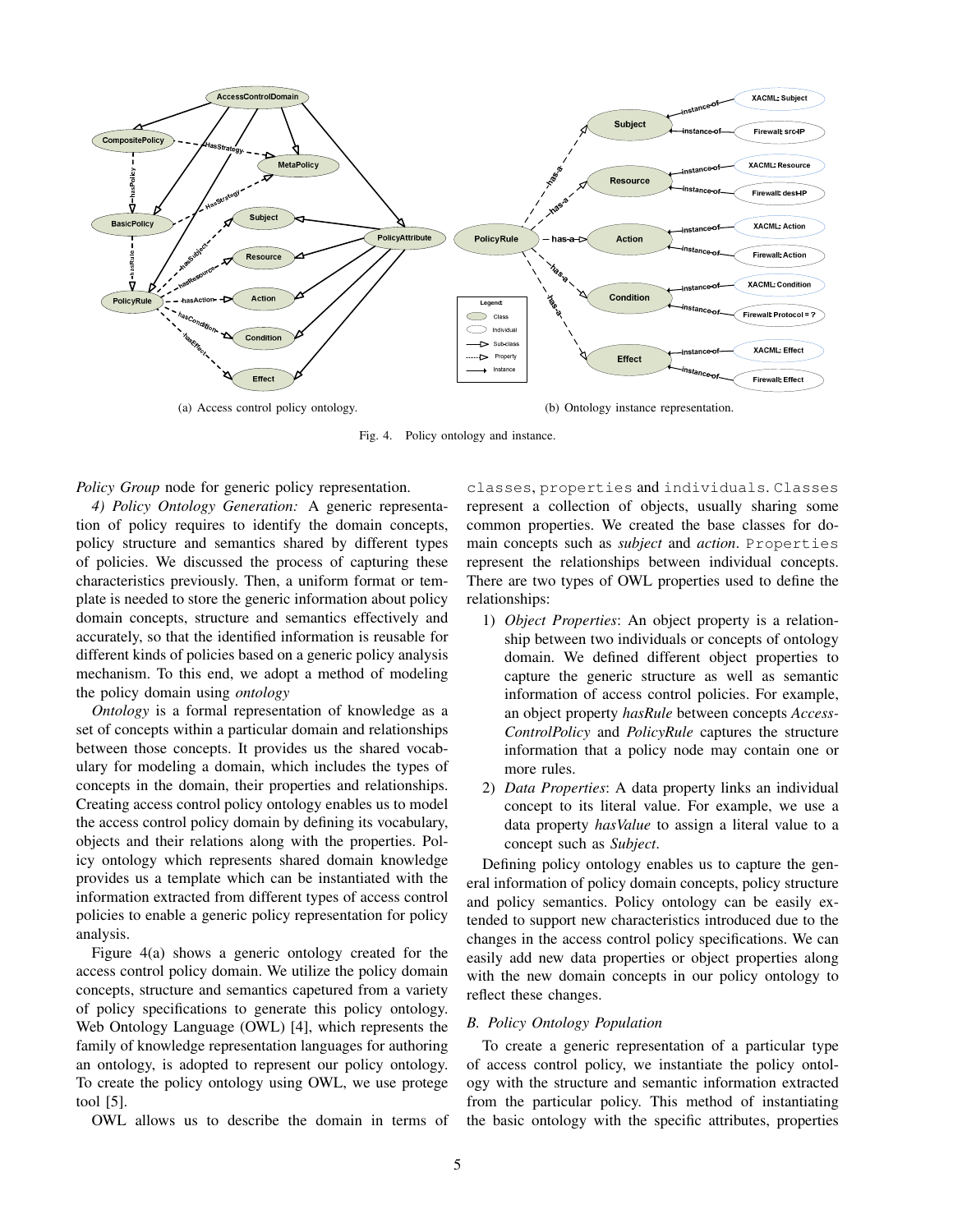and relationships extracted from a specific domain, is called *Ontology Population*. Figure 4(b) shows an ontology instance representation with respect to XACML and firewall policies. A node is either labeled with an ontology concept or an information instance obtained from the particular policies. A link labeled *instance Of* from an information instance to an ontology concept represents an instance generated for the corresponding policy ontology concept.

We use policy parsers to extract the information required for ontology population. A parser understands the semantic and structure information for a particular policy and abstract the information, such as *Subject*, *Resource*, *Action* and *PolicyRule*, required by policy ontology. For example, a parser for the firewall policy parses out source-ip information in a rule as the *Subject* for that particular rule in terms of the firewall policy semantics.

# *C. Policy-based Segmentation for Anomaly Detection*

*1) BDD-based Policy Representation:* Our policy-based segmentation technique introduced in subsequent sections requires a well-formed representation of policies for performing a variety of set operations. Binary Decision Diagram (BDD) [14] is a data structure that has been widely used for formal verification and simplification of digital circuits. In this work, we leverage BDD as the underlying data structure to represent policy ontology instances and facilitate uniform policy analysis.

Given the ontology instance corresponding to a particular policy, we can use OWLOntologyWalker and OWLOntologyWalkerVisitor provided by OWL API to walk the asserted structure of the policy ontology to obtain the information about required attributes such as *Subject*, *Resource*, *Action* and *Effect* for each policy rule object in an ontology instance. Once these attributes are identified, all policy rule instances can be transformed into Boolean expressions. Each Boolean expression of a rule is composed of atomic Boolean expressions combined by logical operators *∨* and *∧*. Atomic Boolean expressions are treated as equality constraints or range constraints on attributes.

Considering the attribute information extracted form an ontology instance of the example XACML policy in Figure 1 in terms of *atomic Boolean expressions*, the Boolean expression for rule  $r_1$  is:

$$
(Subject = "Designer" \lor Subject = "Tester") \land (Resource = "Codes") \land (Action = "Change")
$$

Similarly, based on the ontology instance of the firewall policy in Table I, the rule  $r_4$  can be represented in Boolean expression as follows:

$$
(Subject = "10.1.1.* : *") \land (Resource = "192.186.1.* : 25") \land (Protocol = "UDP")
$$

We encode each of the atomic Boolean expression as a Boolean variable. A list of Boolean encoding for the example rules is shown in Table II. We then utilize the Boolean encoding to construct Boolean expressions in terms of Boolean variables for rules.

TABLE II ATOMIC BOOLEAN EXPRESSIONS AND CORRESPONDING BOOLEAN VARIABLES FOR EXAMPLE RULES.

| <b>Unique Atomic Boolean Expression</b> | <b>Boolean Variable</b> |
|-----------------------------------------|-------------------------|
| $Subject = "Designer"$                  | $S_1$                   |
| $Subject = "Tester"$                    | $S_2$                   |
| $Subject = "10.1.1.*.*"$                | $S_3$                   |
| $Resource = "Codes"$                    | $R_1$                   |
| $Resource = "192.186.1.*:25"$           | R2                      |
| $Action = "Change"$                     | A <sub>1</sub>          |
| $Protocol = "UDP"$                      | 65                      |

# The Boolean expression for XACML rule  $r_1$  is: (*S*1 *∨ S*2) *∧ R*1 *∧ A*1

The Boolean expression for firewall rule  $r_4$  is: *S*3 *∧ R*2 *∧ C*1

BDDs are acyclic directed graphs which represent Boolean expressions compactly. Each nonterminal node in a BDD represents a Boolean variable, and has two edges with binary labels, 0 and 1 for *nonexistent* and *existent*, respectively. Terminal nodes represent Boolean value T (True) or  $F$  (False). Figures  $5(a)$  and  $5(b)$  give BDD representations of above two rules, respectively.



Fig. 5. Unified BDD-based policy representation.

Once the BDDs are constructed for policy ontology instances, performing set operations, such as unions (*∪*), intersections (*∩*) and set differences (*\*), required by our policy-based segmentation is efficient as well as straightforward.

*2) Policy-based Segmentation for Anomaly Detection:* In order to precisely identify policy anomalies and enable an effective anomaly resolution, we adopts a *policy-based segmentation technique* introduced in [20], [21], which utilizes the above-mentioned BDD-based data structure to represent policies and perform various set operations, and to convert a policy into a set of disjoint authorization spaces.

By adopting the policy-based segmentation technique, an entire packet space can be divided into a set of pairwise disjoint segments. We classify the policy segments as follows: *non-overlapping* segment and *overlapping* segment, which is further divided into *conflicting overlapping* segment and *non-conflicting overlapping* segment. Each *non-*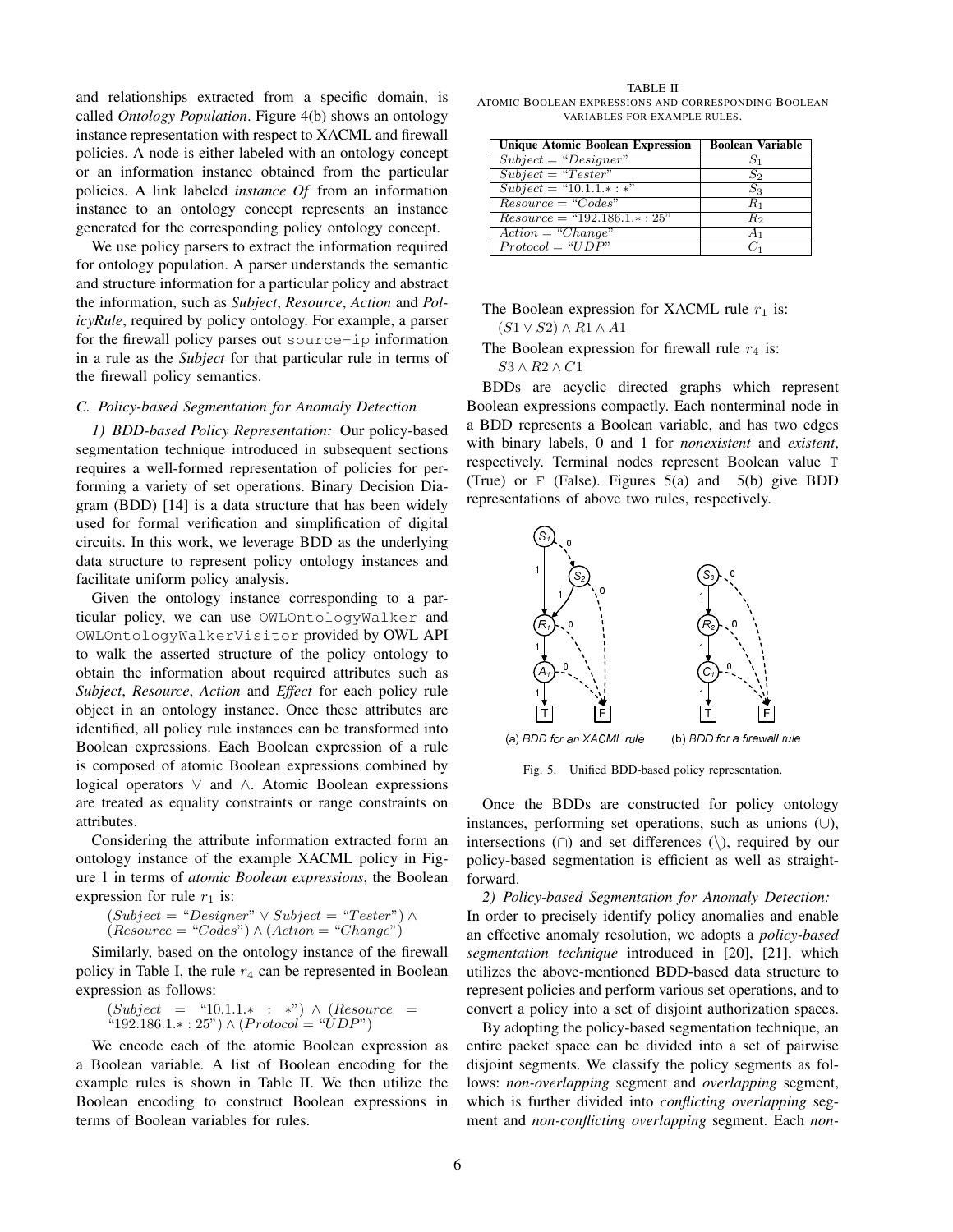|                          | <b>Partitions</b> | <b>Conflict Analysis</b> |                   |       | <b>Redundancy Analysis</b> |                   |       |
|--------------------------|-------------------|--------------------------|-------------------|-------|----------------------------|-------------------|-------|
| <b>Policy</b>            | $^{(#)}$          | Policy                   | Group             | Time  | Policy                     | Group             | Time  |
|                          |                   | Level( <i>#</i> )        | Level( <i>#</i> ) | (s)   | Level( <i>#</i> )          | Level( <i>#</i> ) | (s)   |
| <b>XACML Policies</b>    |                   |                          |                   |       |                            |                   |       |
| $1$ (CodeA)              | 6                 |                          |                   | 0.095 |                            | $\Omega$          | 0.096 |
| 2 (SamplePolicy)         | 8                 | $\Omega$                 | 2                 | 0.106 | $\theta$                   | $\overline{2}$    | 0.109 |
| 3 (GradeSheet)           | 18                | $\theta$                 | 4                 | 0.125 | $\Omega$                   | $\overline{2}$    | 0.132 |
| 4 (SynPolicy-1)          | 205               | 8                        | 14                | 0.364 | 7                          | 4                 | 0.359 |
| 5 (Continue)             | 439               | $\mathbf Q$              | 14                | 0.621 | 10                         | 7                 | 0.597 |
| 6 (SynPolicy-2)          | 523               | 29                       | 15                | 0.914 | 14                         | 8                 | 0.903 |
| <b>Firewall Policies</b> |                   |                          |                   |       |                            |                   |       |
| 1(A)                     | 15                | 3                        | $\Omega$          | 0.119 | $\overline{c}$             | $\Omega$          | 0.113 |
| 2(B)                     | 36                | $\overline{\phantom{0}}$ | $\Omega$          | 0.153 | 3                          | $\Omega$          | 0.151 |
| 3 <sup>(C)</sup>         | 89                | 11                       | $\Omega$          | 0.196 | $\overline{5}$             | $\Omega$          | 0.189 |
| 4(D)                     | 127               | 18                       | $\Omega$          | 0.224 | 6                          | $\Omega$          | 0.213 |
| 5(E)                     | 183               | 23                       | 5                 | 0.417 | 13                         | 3                 | 0.431 |
| 6(F)                     | 405               | 41                       | 11                | 0.589 | 16                         | 7                 | 0.603 |

#### TABLE III ANOMALY ANALYSIS EVALUATION.

*overlapping* segment associates with one unique rule and each *overlapping* segment is related to a set of rules, which may conflict with each other (*conflicting overlapping* segment) or have the same action (*non-conflicting overlapping* segment) indicating possible redundancies.

# *D. Policy Anomaly Resolution*

An intuitive means for resolving policy conflicts by a policy designer is to remove all conflicts by modifying the policies. However, resolving conflicts through changing the policies is remarkably difficult, even impossible, in practice. In [21], we introduced a flexible and extensible conflict resolution framework to achieve a fine-grained policy conflict resolution. In addition, we proposed a property assignment mechanism, which performs three property assignment processes, to effectively identify redundant rules in an examined policy. We adopt those anomaly resolution approaches in our ontology-based policy anomaly management.

# IV. IMPLEMENTATION AND EVALUATION

We have implemented a policy analysis tool called Generic Policy Analyzer in Java based on our ontology-based policy anomaly management framework. We used *protege* [5] to extract and define the policy ontology. To create ontology instances for specific policies, we utilized Java-based OWL API [7]. To support policy ontology population, our current implementation supports the parsers for both XACML and firewall policies based on *Sun* XACML implementation [6] and FIREMAN [27] implementation, respectively. JavaBDD [3], which is based on BuDDy package [2], is employed by our tool to support BDD representation and authorization space operations.

We evaluated the efficiency of our tool for policy analysis on both XACML and firewall policies. We performed our experiments on Intel Core 2 Duo CPU 3.00 GHz with 3.25 GB RAM running on Windows XP SP2. Table III summarizes the policies used for our evaluation. Real-life XACML policies utilized for evaluation were collected from different sources. Two of the policies, *CodeA* and *Continue* are XACML policies used in [18]; among them, *Continue* is designed for a real-world Web application supporting a conference management. *GradeSheet* is utilized in [12]. It is difficult to get a large volume of real-world policies because they are often considered to be highly confidential. Thus, we generated two large synthetic policies *SynPolicy-1* and *SynPolicy-2* for further evaluating the performance and scalability of our tool. We also used *SamplePolicy*, which is the example XACML policy represented in Figure 1, in our experiments. Similarly, firewall polices used for evaluation were obtained from our campus networks and synthetical generation.

Time required by our tool for policy anomaly analysis highly depends upon the number of segments generated for each policy. The increase of the number of segments is proportional to the number of components contained in an policy. From Table III, we observe that our tool performs fast enough to handle larger size of policies, such as firewall policies *E* and *F*, even for some complex policies with multiple levels of hierarchies along with hundreds of rules, such as the real-life XACML policy, *Continue*, and the synthetic XACML policy, *SynPolicy-2*. The time trends observed from Table III clearly provide the evidence of efficiency of our tool.

## V. RELATED WORK

Many research efforts have been devoted to policy analysis. However, most existing research work only focus on developing techniques for one specific policy. None of them could design a uniform analysis mechanism to accommodate policy analysis requirements for different types of policies. We only overview some work closely related to this paper.

In [13], the authors formalized XACML policies using a process algebra known as Communicating Sequential Processes (CSP). This work utilizes a model checker to formally verify properties of policies, and to compare access control policies with each other. Fisler et al. [18] introduced